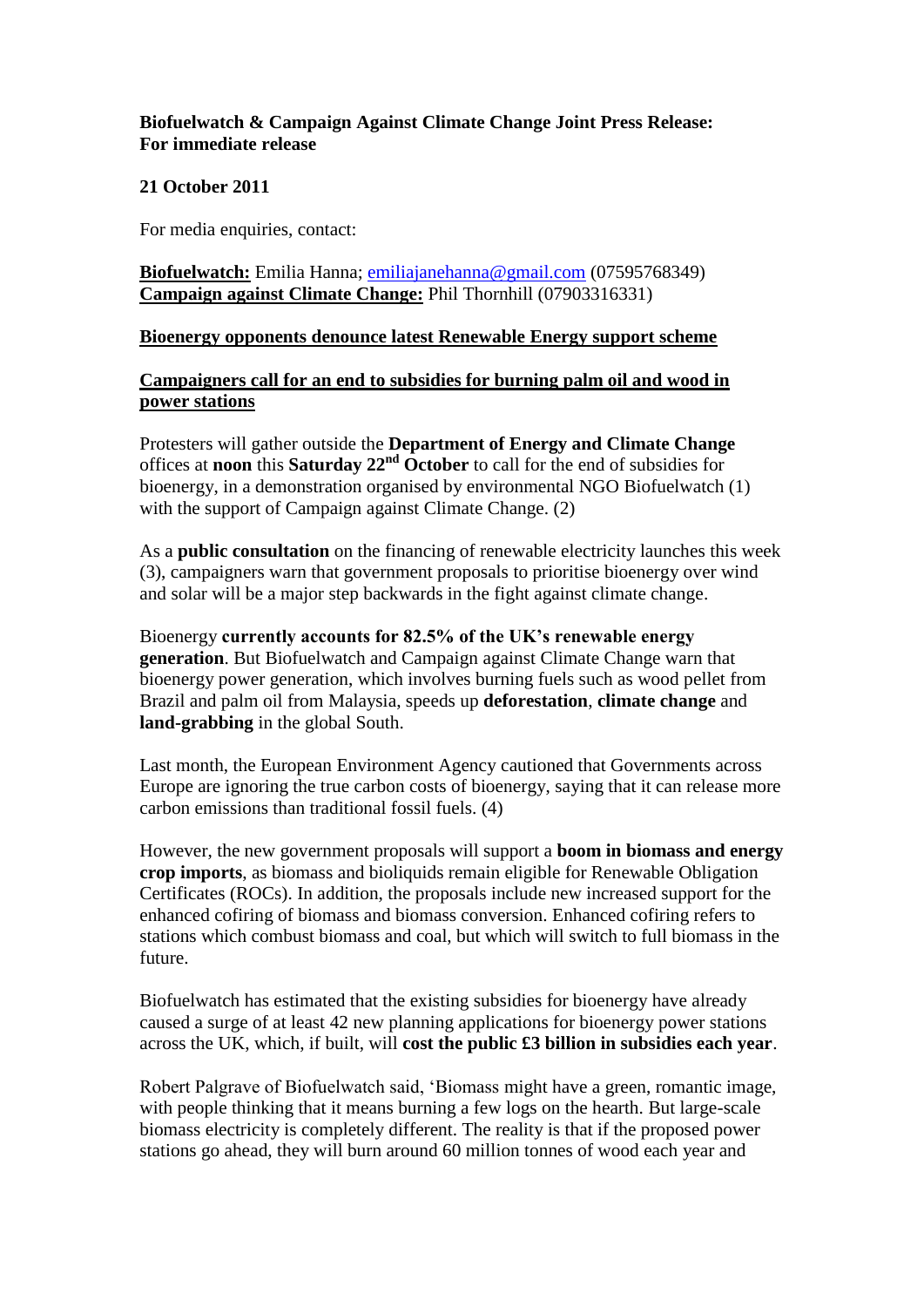hundreds of thousands of tonnes of vegetable oil, which will come predominantly from overseas leading to more land grabbing and more forest destruction.'

Earlier this year, the UN identified the UK as the third largest land grabbing country after China and Saudi Arabia with over a million hectares acquired for biofuel production, mostly in Africa. (5) This area represents about 10% of UK agricultural land.

'The government's latest proposals have made things worse,' said Palgrave. 'They continue to heavily subsidise imported bioliquids and biomass, and double the money available for biomass 'co-firing' with coal. Palm oil continues to be treated as a renewable fuel, despite overwhelming evidence that producing it leads to rainforest destruction. These bioenergy subsidies will starve other truly green renewables such as wind and solar, which have had their level of support cut.'

Phil Thornton, director of Campaign against Climate Change said, 'We are at a fork in the road in our journey to escape the looming threat of catastrophic climate change and taking the path towards bioenergy represents a disastrous wrong turning - one that risks taking us down a short cut to calamity. We cannot simply redirect our massive demand for energy from 'fossil' fuels to 'bio' fuels without putting huge pressure on an increasingly scarce and vulnerable resource - namely 'land'. A quarter of our emissions already come from deforestation and climate-negative land use change. The bioenergy revolution will simply ensure that emissions from that sector massively increase, wiping out any gains from reduced fossil fuel use.'

There will be a photo opportunity of local campaigners holding banners outside the DECC offices at the protest at 12.15 sharp. The address is 3 Whitehall Place, London **SW1A 2AW**

#### **Notes to editors:**

(1) Biofuelwatch is an environmental and human rights not-for-profit organisation based in the UK and the US working to raise awareness of the negative impacts of industrial biofuels and bioenergy on biodiversity, human rights, food sovereignty and climate change: [www.biofuelwatch.org.uk](http://www.biofuelwatch.org.uk/)

(2) Campaign Against Climate Change is a UK-based grassroots organisation calling for urgent action on Climate Change:<http://www.campaigncc.org/>

(3) Information about the Consultation on the Renewables Obligation Banding Review can be found at [http://www.decc.gov.uk/en/content/cms/consultations/cons\\_ro\\_review/cons\\_ro\\_revie](http://www.decc.gov.uk/en/content/cms/consultations/cons_ro_review/cons_ro_review.aspx) [w.aspx.](http://www.decc.gov.uk/en/content/cms/consultations/cons_ro_review/cons_ro_review.aspx)

Under the proposals, dedicated biomass support will be at 1.5 ROCs per megawatt hour (MWh) until March 2016. Support for biomass cofiring with fossil fuels continues at 0.5 ROCs per MWh, and support of biomass cofiring with combined heat